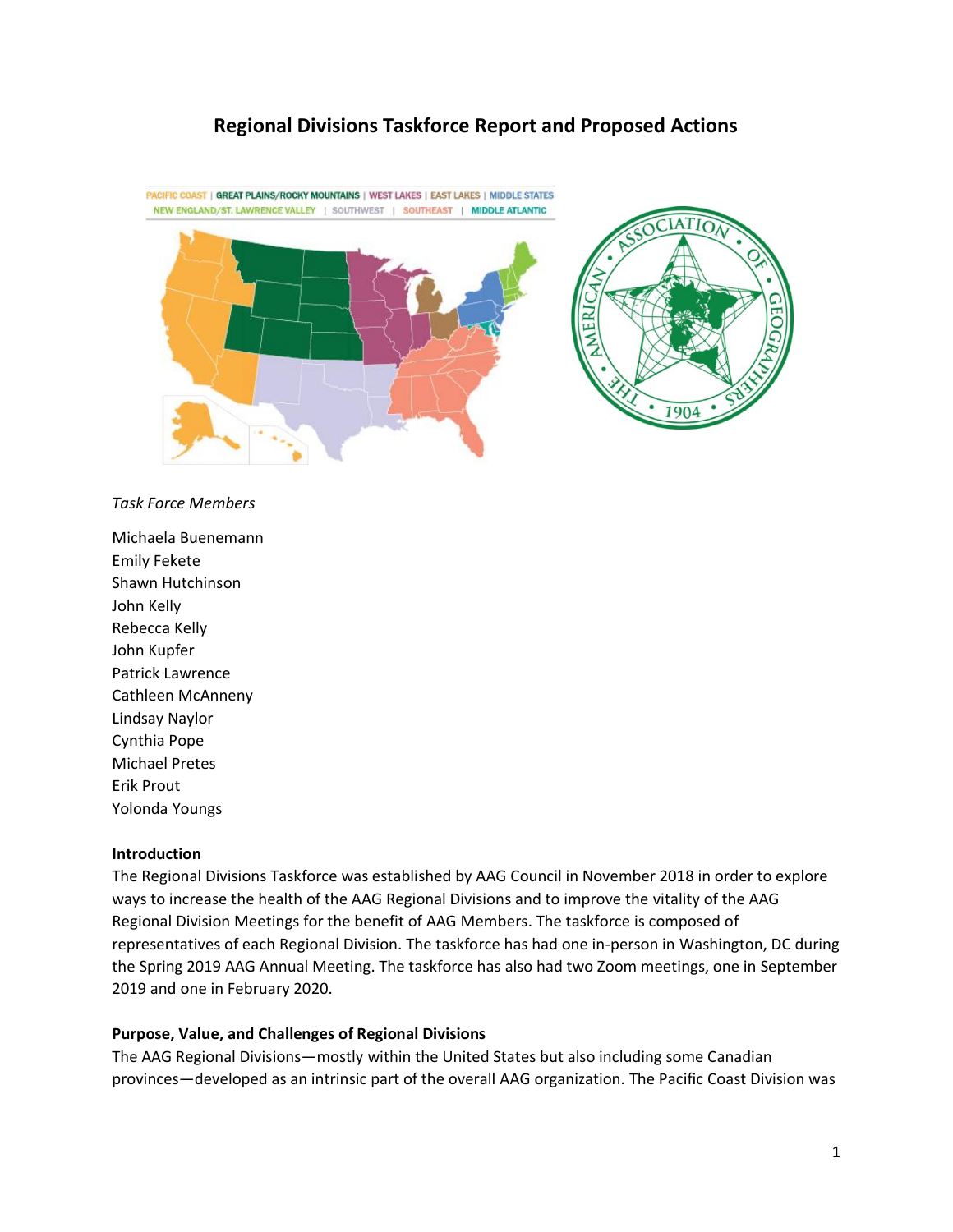formed in 1938 and the other Regional Divisions were established in the 1940s and 1950s. Preston James and Geoffrey Martin credit the Regions with much of the AAG's growth during the 1960s.

Each Regional Division is unique. Each has distinct governance structures and membership that encompasses both AAG members and nonmembers. Several Regions run their own journals; while others have comprehensive websites and newsletters. Every Region hosts a substantial one- or two-day meeting in the Fall with field trips, keynotes, sessions, posters, and awards. The following table, based on feedback from Regional Division officers, articulates these differences:

| <b>Region</b>  | Membership | <b>Election Process</b> | Eligibility  | <b>Extra</b><br><b>Dues</b> | Web<br>site | <b>News</b><br>letter | Journal                 |
|----------------|------------|-------------------------|--------------|-----------------------------|-------------|-----------------------|-------------------------|
|                | 452        |                         | AAG member   |                             |             |                       |                         |
| MAD            |            | as needed               |              | no                          | yes         | no                    | N/A                     |
| Middle         | 874        | annual for VP,          | AAG member   | no                          | yes         | Twice a               | <b>Middle States</b>    |
| <b>States</b>  |            | Sec                     |              |                             |             | year                  | Geographer, annual      |
|                |            | Councilor in Fall       |              |                             |             |                       | online                  |
| <b>NESTVAL</b> | 577        | biennial for VP,        | academic,    | \$35/                       | yes         | no                    | Northeastern            |
|                |            | Sec, Treasurer          | dues paying, | \$15                        |             |                       | Geographer, annual      |
|                |            |                         | must reside  |                             |             |                       | both                    |
|                |            |                         | in region    |                             |             |                       |                         |
| East           | 405        | 3 year terms            | AAG          | no                          | no          | no                    | N/A                     |
| Lakes          |            |                         | members      |                             |             |                       |                         |
|                |            |                         | must reside  |                             |             |                       |                         |
|                |            |                         | in region    |                             |             |                       |                         |
| West           | 647        | annual for chair        | AAG          | no                          | no          | no                    | N/A                     |
| Lakes          |            |                         | members      |                             |             |                       |                         |
|                |            |                         | must reside  |                             |             |                       |                         |
|                |            |                         | in region    |                             |             |                       |                         |
| GP/RM          | 446        | at business             | Must reside  | no                          | not         | no                    | N/A                     |
|                |            | meeting;                | in region    |                             | any         |                       |                         |
|                |            | changing in 2019        |              |                             | more        |                       |                         |
| <b>SWAAG</b>   | 522        | by ballot               | AAG          | no                          | yes         | yes                   | Southwestern            |
|                |            |                         | members      |                             |             |                       | Geographer              |
|                |            |                         | must reside  |                             |             |                       | annual online           |
|                |            |                         | in region    |                             |             |                       |                         |
| SEDAAG         | 1,158      | staggered 2 year        | Dues paying  | \$50,                       | yes         | no                    | Southeastern            |
|                |            | terms in Fall           |              | \$25                        |             |                       | Geographer              |
|                |            |                         |              |                             |             |                       | 4 times a year          |
| <b>APCG</b>    | 1,201      | VP and Pres for         | Dues paying  | \$25                        | yes         | twice a               | Yearbook of the         |
|                |            | one year,               |              | reg,                        |             | year                  | <b>Assoc of Pacific</b> |
|                |            | Secretary and           |              | \$15                        |             |                       | Coast Geographers,      |
|                |            | Treasurer for 2         |              | stud-                       |             |                       | annual, print/online    |
|                |            | years, regional         |              | ent                         |             |                       |                         |
|                |            | councilor 3 years       |              |                             |             |                       |                         |

Based on the results of a survey of the AAG membership of the US and Canada, which we present later in this report, Regional Divisions are highly prized by a segment of the AAG membership. Participation in Regional Divisions is often institutionally diverse and may be the only interaction that some AAG members have with the AAG. For those Regions that have them, journals are a great way of presenting information and research unique to the region. Advantages of Regional Division Meetings include a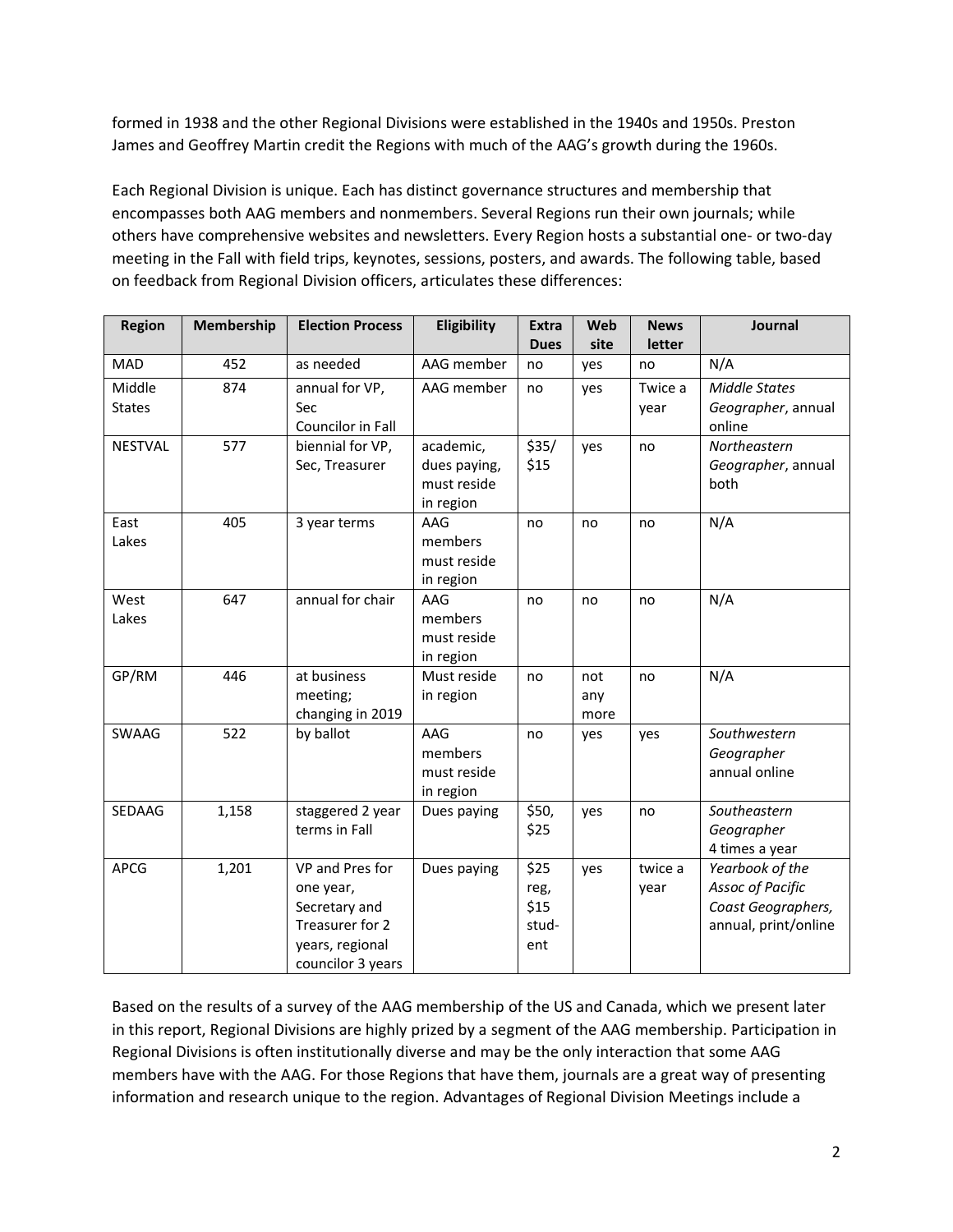more intimate venue than the national meeting, more opportunities to highlight geography to the local community, the ability to show off geography to administrators, better interaction opportunities for undergraduate and graduate students, great opportunities for local field trips, much lower costs, institutional and attendee diversity, and much less distance for attendees to travel to get to the meetings. The Regional Divisions Taskforce has found that with fewer outside distractions, most sessions at Regional Division Meetings are quite well attended with ample questions and an opportunity for presenters to get their ideas across. And in this day of concern about carbon impacts of attending faraway conferences, Regional Division Meetings provide an option much closer to home.

Despite the benefits of Regional Divisions, there are several challenges that have been articulated to the Regional Divisions Taskforce. Membership numbers vary by a factor of three to one. The geographical area of these Regions ranges from MAD which contains Maryland, DC, and northern Virginia to several Regions that span over 1,000 miles. Some Regions are relatively prosperous whereas others have few resources. Some have communications outlets such as journals and active websites/newsletters, whereas some have little communication outside of the meetings. Some Regions have strongly articulated governance structures with active committees and plenty of leadership opportunities, whereas others struggle to find willing participants. Regions do not have professional staff and so governance and conference planning falls on the shoulders of volunteers. Moreover, Regional leaders often feel that recognition – from their universities or other employers – is not at all commensurate with the demands of this vital service.

Within the Regional Division meetings, there are also challenges that affect every Region but some more than others. These often come in the form of varied attendance and engagement by members. Some schools are highly involved in Regional activities whereas some significant programs are virtually absent. Most Regional leaders bemoan the lack of attendance from the larger, research-oriented programs within their Regions. A lack of attendance renders the Regional Meeting less valuable, as it cuts down on networking opportunities, something that was identified as one of the primary benefits of the AAG Regional Divisions in the AAG membership survey (see below). For faculty, many do not feel as if they have enough of their peers in attendance to justify travel costs to a Regional Meeting as opposed to other smaller conferences. For graduate students looking to make contacts with scholars in their area of interest, or for undergraduate looking for information about different programs, such absences can be frustrating. Smaller attendance can also lead to more and more geographers deciding to abandon the Regional Meeting altogether and focus solely on the national meeting and on other opportunities outside of AAG and the geographic discipline.

### **Proposals**

The taskforce was most interested in what the AAG could do to improve the position of the Regional Divisions. Based on our own discussions, reaching out to Regional stakeholders, and the results of three surveys sent to different populations of people, we developed a few categories and arrived at the following sets of improvements. **Items in italics require Council action**.

#### *Improvement 1:* **Governance and Leadership**

● The AAG President can provide more recognition of Regional leaders in the form of a letter to include in tenure and promotion files recognizing importance of service to the discipline.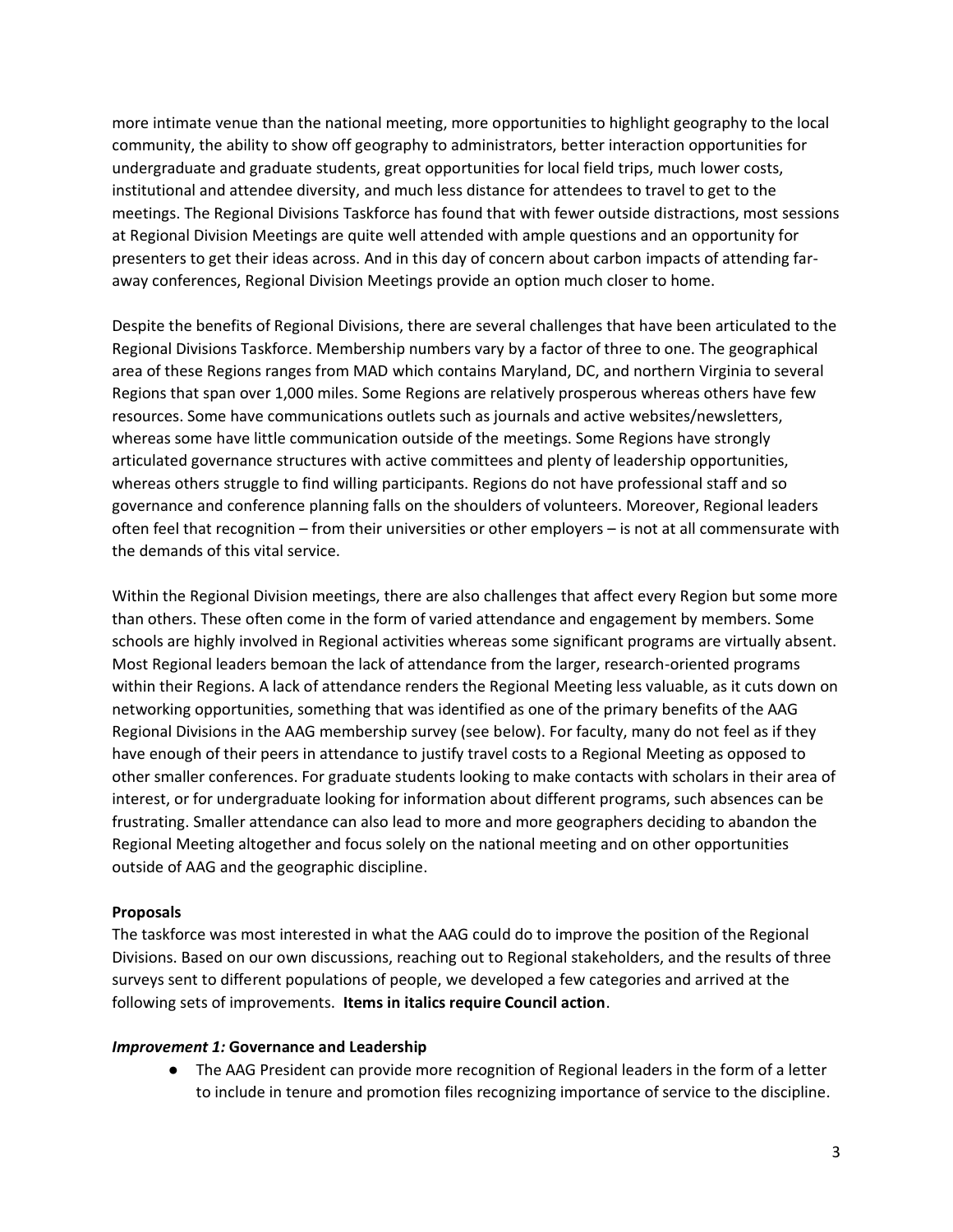In discussions with Regional personnel and the Regional Divisions Taskforce, the lack of recognition came up time and again. This was particularly true for those who wanted their service to the Region to be valued for credit. This is an easy to accomplish goal and would only require a little bit of staff time.

- Create a president's cabinet made up of Regional Presidents. This elevates the regular AAG meeting to something that primarily features the head of the Region, allowing them a greater voice in how the national AAG responds to the needs of the Regions. This has already been implemented, beginning with the Denver meeting.
- *Provide some financial support to Regional leaders by offering free AAG Annual Meeting registration to Regional Presidents*. Discussion with Regional leadership and task force members indicated a need for Regional Division leaders to attend the national AAG meeting for the purposes of communication and full integration of the Regional Divisions into the AAG structure. Yet, unlike Regional councilors, Regional Presidents/Chairs are not reimbursed for this essential travel. One small way to rectify this is through the reimbursement of registration fees. This would still be a fraction of what is provided to Regional Councilors but would constitute a good first step. (Regional Councilors are elected for 3-year terms and receive travel assistance funding from AAG to attend the annual AAG meeting each spring and a fall meeting.)
- Greater communication between AAG central and all Regions regarding when things need to be done by creating a yearly timeline. In discussions with members of the Regional Divisions Taskforce and on the various surveys that were sent out, a lack of communication between the central AAG office, national leaders, and Regional Division leaders became apparent. The Regional Councilors do a great job of reporting on Regional activities, but the Taskforce feels that there needs to be more direct coordination with the central office.
- AAG can coordinate the development of resources on best practices for planning a Regional Meeting for Regional Divisions to use. In discussions with Regional Taskforce members and from some of the open ended responses in the surveys, the lack of coordination between Regions came up. Many Regional meeting organizers have little guidance or experience in the way of organizing a conference and so providing a clearinghouse for best practices would help assist in organizing meetings. The best practices would not mandate any specific actions, but could provide a number of options and assistance.
- AAG can call upon the World Geography Bowl Executive Committee to develop best practices for Regional Geography Bowls. The same logic as for Regional meetings best practices also applies to this case.

### *Improvement 2:* **Financial positions of Regions**

● *Increase Regional subsidy by creating a fund for Regions to apply for up to \$2,500 annually.* Our discussions with the Regional taskforce and with leaders of the various Regions have often boiled down to financial need. Three Regions assess separate dues and are fairly well off financially whereas other Regions show financial need. As part of the survey of AAG members, the taskforce asked what the AAG could do to help Regions. Of those who offered a response, 26% said more funding and a further 14% said more AAG support. That said, it may not be prudent to simply increase the Regional subsidy across the board. One idea would be to develop a pool of funds that Regional Divisions could apply for to bolster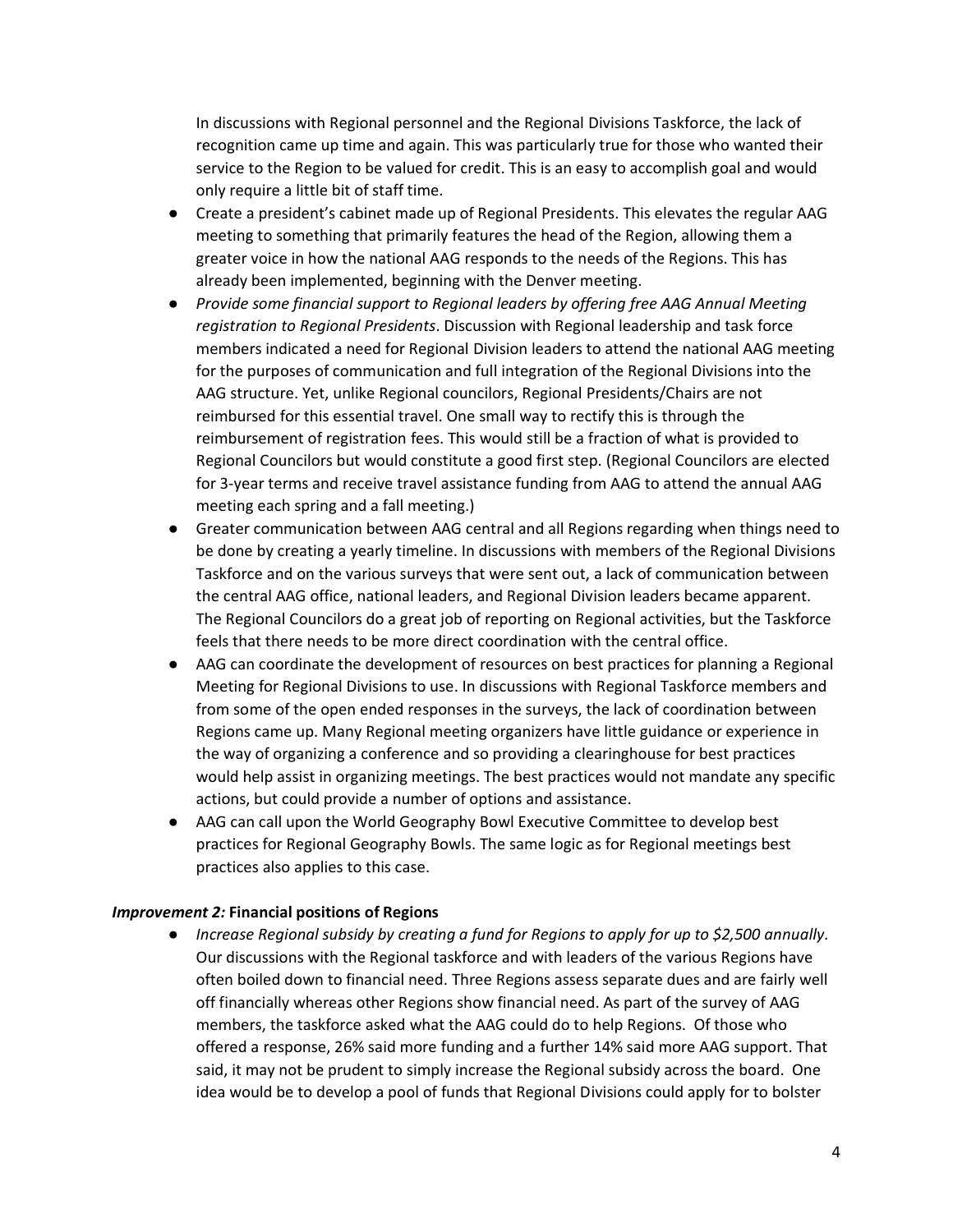internal activities such as building a new website, further communication, develop a new award, improve publicity, and other ideas that come to mind. This pool could be fixed or could depend on how many Regions apply per year. It would allow Regional Divisions to act on some of their ideas.

- Better communicate services the AAG provides to Regions. Appendix 1 shows the services that the AAG currently provides and how many Regions use them. Getting more communication to the Regions about these services can be an ongoing project and perhaps can be part of revitalizing the Regional Division Chairs Knowledge Community (see Improvement 3).
- Consider adding/identifying an AAG staff-member who explicitly serves the Regions, coordinates timelines and communication, and communicates services the AAG provides to Regions. Many of the non-financial items mentioned in this proposal would be enhanced by the identification of an AAG staffer whose responsibility was to liaison with the Regional Presidents, Regional Councilor, and Regional governance.

#### *Improvement 3:* **Increase communications and publicity for the Regions and Regional meetings**

- Have publicity available at the AAG Annual Meeting. This is an effort the taskforce has already begun by making the Regions part of the AAG booth space with including posters, flyers, journal samples, etc. In the Taskforce's survey, 76% of respondents attended the AAG Annual Meeting either every year or every other year. Only 40% of this group also attended Regional Meetings regularly, about as many who attended rarely or never. One of the reasons people cite for not going to Regional Meetings is lack of communication. The Taskforce hopes that this publicity provides a strong message that the Regional Divisions are a vital part of the AAG organization and community of members.
- Add additional Regional Meeting info into AAG publicity efforts through the year such as newsletter, website, and social media. This will serve the same purpose as the above.
- Revitalize the Regional Division Chairs Knowledge Community.

### *Improvement 4:* **Increase attractiveness of the Regional meetings for students, faculty, and the public**

- *Create an undergraduate award analogous to the \$1000 graduate award for best paper of the meeting.* Members mentioned in person and in the surveys how they value the student focus of the Regional Division Meetings. One of the most striking things about the Regional Meetings is the attendance of undergraduate students, often led by a dedicated faculty member. Given the success of the graduate award for best paper, we believe that it would be a good idea to have an undergraduate award as well. Encouraging Regional membership among younger people early in their career could have the added benefit of continued membership after graduation in the Regional Divisions or in the national AAG, thus having the long-term effect of expanding the geography community to a broader audience.
- *Development of a \$10,000 fund out of which Regional Divisions can apply for Meeting enhancement monies.* Regional conference organizers have to tap into limited funds just to put on a basic meeting. The Taskforce believes that the provision of extra money to try out some new things, perhaps trying a new venue, bringing in a renowned speaker, provide a common experience, or other options. This money would require an application from meeting organizers. Money for a well-known speaker could also be used to open this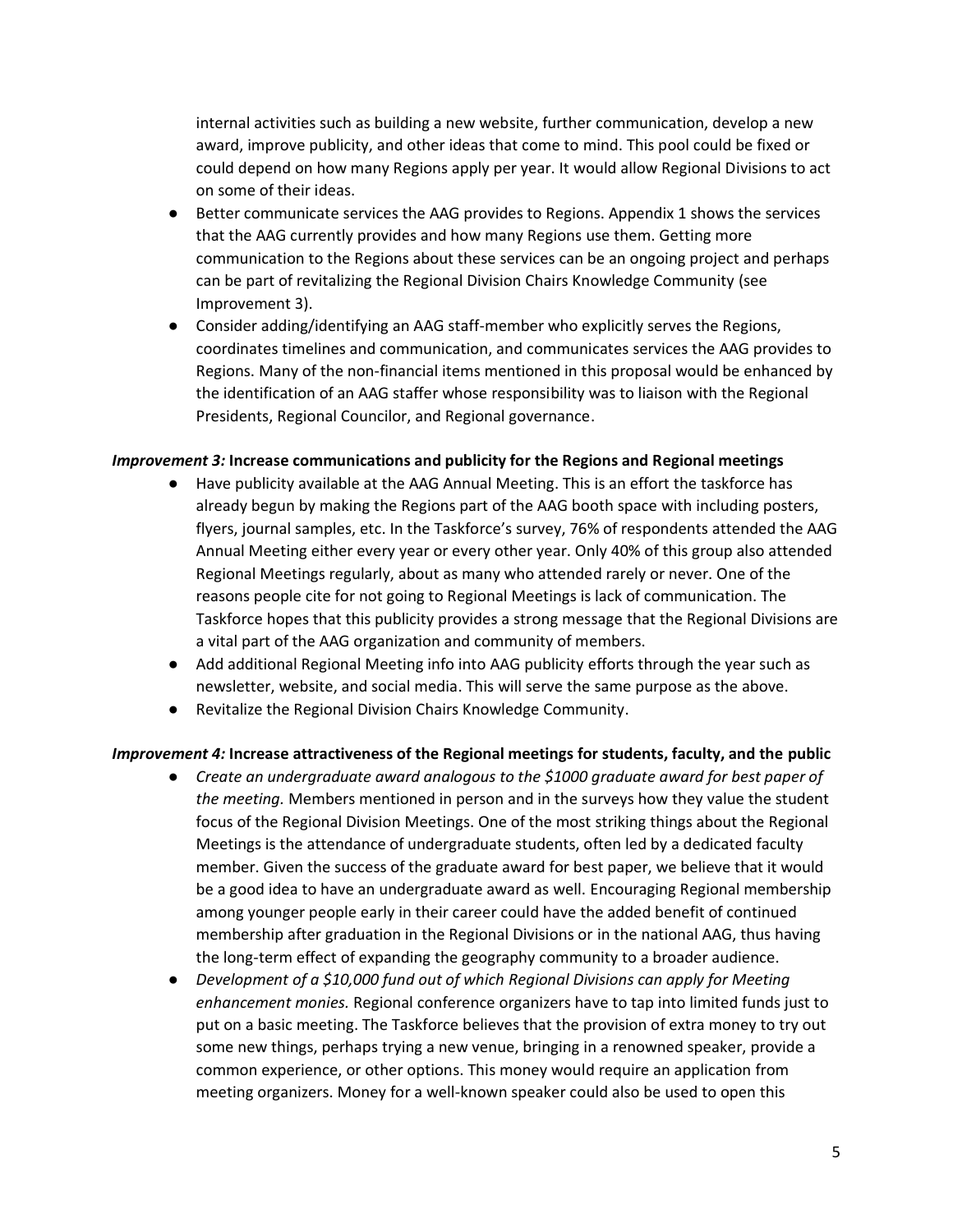keynote up to the general public and for advertising the keynote to the general public. This would increase the awareness of geography in local areas and among non-geographers. Local press could be invited.

● Increase AAG presence at each Regional Meeting. Traditionally the AAG President or other executive attends each Regional Meeting. This provides some connectivity but not as much as having a dedicated staffer at a table at each Regional meeting. This person can advertise the AAG, offer workshops, offer jobs and careers materials, etc. This has already been tried at several of the 2019 Regional Meetings and the Taskforce feels it could be a good practice going forward. The person could coordinate with the Regional President and Regional Councilor to facilitate their attendance and highlight their activities at the regional meeting.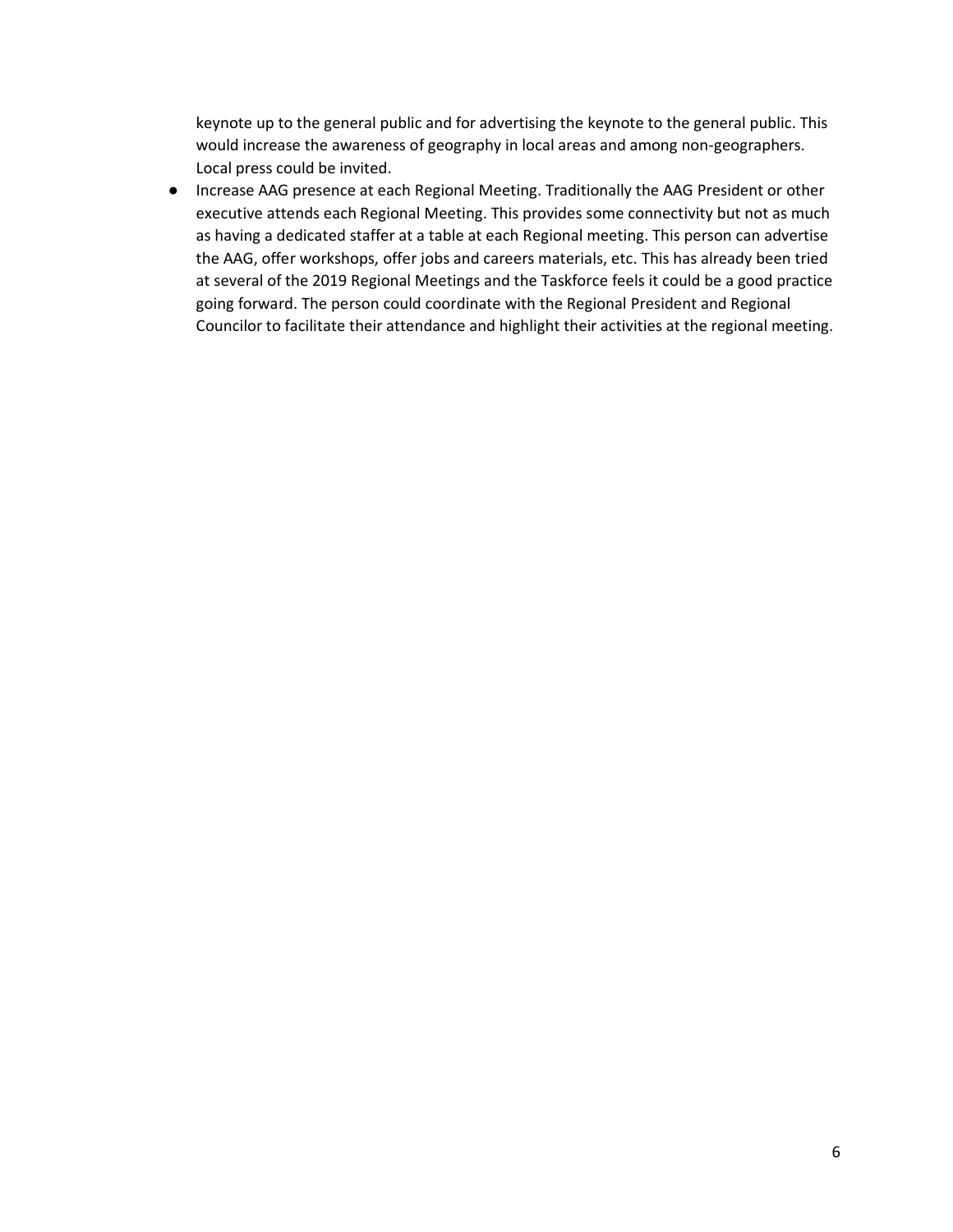*Appendix I: Use of Services Provided by the AAG*

| <b>AAG Service</b>                                 | No.<br>using<br>them |                                         |
|----------------------------------------------------|----------------------|-----------------------------------------|
| Meeting insurance coverage                         | 17                   | may be used by all regions, but 4 "nos" |
| Bookkeeping of region's finances                   | 13                   | used by about 7 regions                 |
| Use of AAG Eventbrite license                      | 7                    | used by 3, maybe 4 regions              |
| Use of AAG PayPal license                          | 4                    | used by 2 regions                       |
| AAG election system for Councilor                  | 15                   | not used by at least 2 regions          |
| Use of AAG ZOOM accounts                           | 4                    | used only by 3 regions                  |
| Childcare subsidy at regional meetings             | 9                    | used by 3 maybe 4 regions               |
| Current list of AAG members in region              | 19                   | 1 person from 2 regions                 |
| Current \$1,500 annual subsidy                     | 17                   | most seem aware                         |
| \$500-\$1,000 for participants in geography bowl   | 21                   | Everyone                                |
| \$1,000 for best student paper at regional meeting | 19                   | 1 person from 2 regions                 |
| Website hosting by the AAG                         | 13                   | one yes from every region               |

\*Based on a survey sent to 21 leaders of the nine regions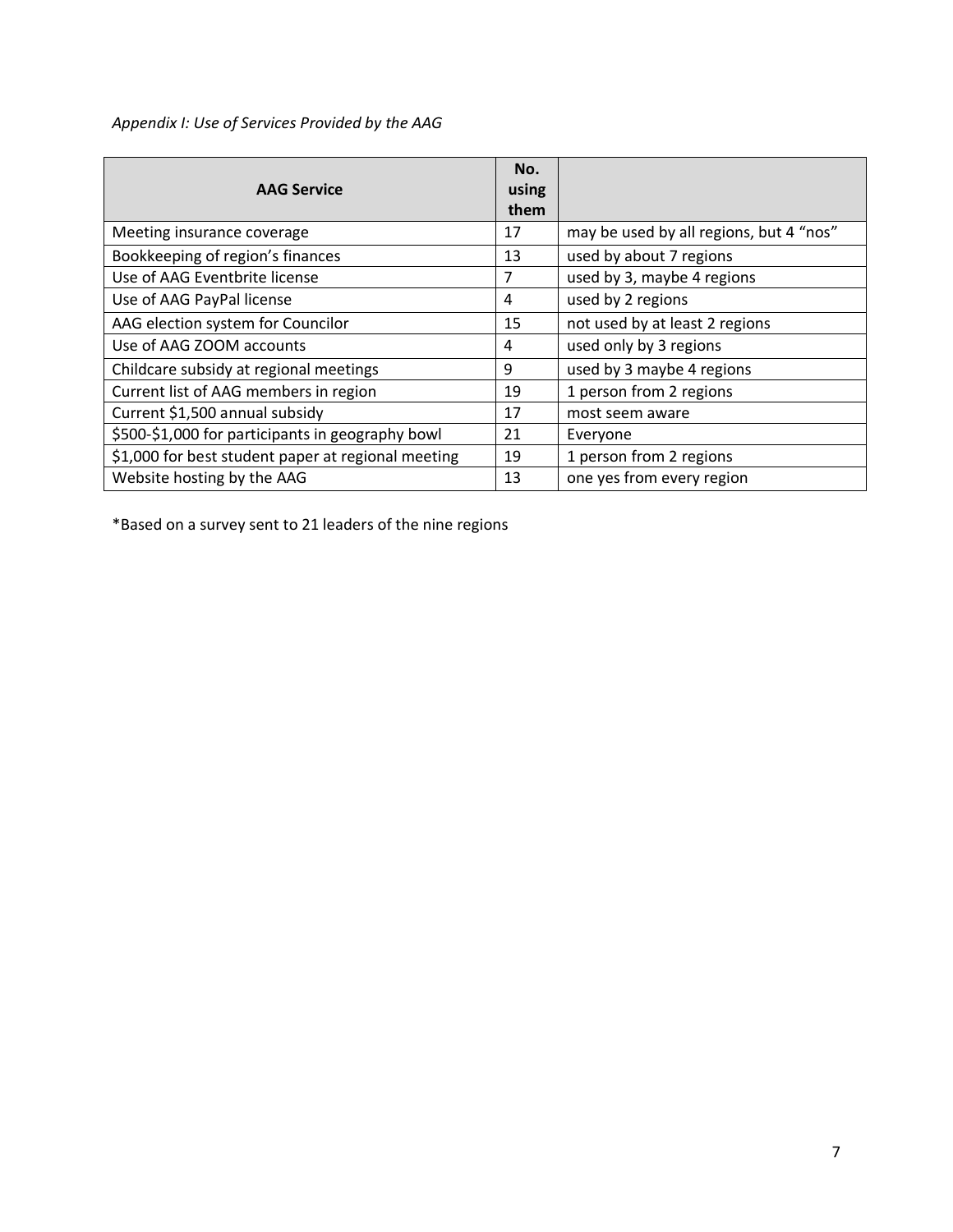

*Appendix II: Highlights of Regional Divisions Survey sent to All AAG Members in the U.S. and Canada*

### How frequently do you attend your Regional meeting? By employment status

|                              | Every year | Every other<br>year | Every 3-5<br>vears | Every 5-<br>10 years | One<br>time | <b>Never</b> |
|------------------------------|------------|---------------------|--------------------|----------------------|-------------|--------------|
| <b>Adjunct Faculty</b>       | 13%        | 0%                  | 38%                | 25%                  | 13%         | 13%          |
| Graduate Student or Post Doc | 21%        | 15%                 | 9%                 | 1%                   | 13%         | 42%          |
| Non-Tenure Track Faculty     | 21%        | 15%                 | 18%                | 8%                   | 8%          | 31%          |
| Post-Tenure Faculty          | 25%        | 15%                 | 17%                | 18%                  | 9%          | 16%          |
| Pre-Tenure Faculty           | 20%        | 21%                 | 22%                | 1%                   | 13%         | 23%          |
| Professional                 | 3%         | 6%                  | 11%                | 10%                  | 17%         | 52%          |
| Retired                      | 21%        | 12%                 | 30%                | 14%                  | 11%         | 12%          |
| Undergraduate Student        | 22%        | 0%                  | 0%                 | 0%                   | 67%         | 11%          |
| <b>Students</b>              | 21%        | 13%                 | 8%                 | 1%                   | 17%         | 40%          |

How frequently do you attend your Regional meeting? By Regional affiliation

| To which AAG Regional Division do<br>you currently belong? | Every<br>year | <b>Every other</b><br>year | Every 3-5<br>vears | Every 5-<br>10 years | One time | <b>Never</b> |
|------------------------------------------------------------|---------------|----------------------------|--------------------|----------------------|----------|--------------|
| APCG (Pacific Coast)                                       | 21%           | 17%                        | 21%                | 9%                   | 7%       | 26%          |
| ELDAAG (East Lakes)                                        | 22%           | 24%                        | 11%                | 13%                  | 20%      | 11%          |
| <b>GPRM (Great Plains/Rocky</b><br>Mountain)               | 16%           | 10%                        | 24%                | 13%                  | 13%      | 24%          |
| MAD (Mid-Atlantic Division)                                | 10%           | 13%                        | 10%                | 17%                  | 15%      | 35%          |
| MSAAG (Middle States)                                      | 14%           | 7%                         | 20%                | 20%                  | 14%      | 25%          |
| NESTVAL (New England St. Lawrence<br>Valley)               | 22%           | 16%                        | 5%                 | 11%                  | 14%      | 32%          |
| <b>SEDAAG (Southeast Division)</b>                         | 34%           | 16%                        | 18%                | 8%                   | 6%       | 18%          |
| SWAAG (Southwest)                                          | 27%           | 16%                        | 19%                | 9%                   | 13%      | 17%          |
| <b>WLDAAG</b> (West Lakes)                                 | 21%           | 18%                        | 22%                | 7%                   | 16%      | 16%          |
| <b>Sum</b>                                                 | 22%           | 15%                        | 18%                | 11%                  | 12%      | 22%          |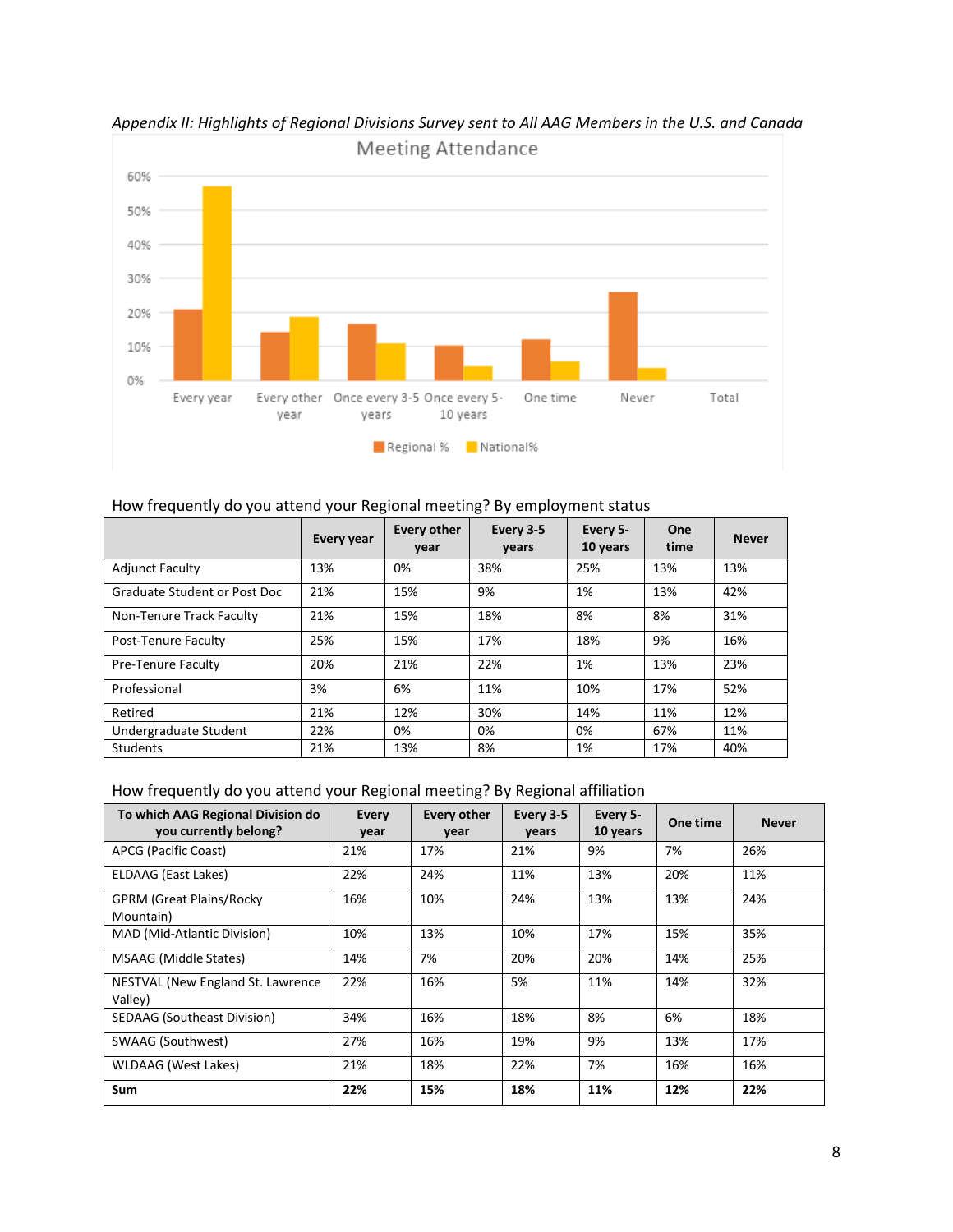|                              | Every<br>year | <b>Every other</b><br>year | Every 3-5<br>years | Every 5-<br>10 years | One time | <b>Never</b> |
|------------------------------|---------------|----------------------------|--------------------|----------------------|----------|--------------|
| <b>Adjunct Faculty</b>       | 38%           | 25%                        | 13%                | 25%                  | 0%       | 0%           |
| Graduate Student or Post Doc | 56%           | 13%                        | 6%                 | 0%                   | 18%      | 8%           |
| Non-Tenure Track Faculty     | 49%           | 21%                        | 18%                | 3%                   | 5%       | 5%           |
| Post-Tenure Faculty          | 61%           | 23%                        | 10%                | 4%                   | 0%       | 1%           |
| Pre-Tenure Faculty           | 85%           | 11%                        | 4%                 | 0%                   | 0%       | 0%           |
| Professional                 | 37%           | 21%                        | 13%                | 10%                  | 11%      | 10%          |
| Retired                      | 35%           | 21%                        | 28%                | 12%                  | 2%       | 2%           |
| Undergraduate Student        | 33%           | 0%                         | 0%                 | 0%                   | 44%      | 22%          |
| <b>Students</b>              | 54%           | 12%                        | 6%                 | 0%                   | 20%      | 9%           |

## How frequently do you attend the National Meeting? By employment status

# Frequency of Regional Meeting Attendance as Percent of National Attendance

|                                                       | How frequently do you attend your Regional meeting?<br>(as a % of national attendance) |                     |                    |                     |          |       |  |  |  |  |
|-------------------------------------------------------|----------------------------------------------------------------------------------------|---------------------|--------------------|---------------------|----------|-------|--|--|--|--|
| How frequently attend national AAG<br>annual meeting? | Every year                                                                             | Every other<br>year | Every 3-5<br>vears | Every 5-10<br>vears | One time | Never |  |  |  |  |
| Every year                                            | 25%                                                                                    | 16%                 | 16%                | 7%                  | 11%      | 25%   |  |  |  |  |
| Every other year                                      | 19%                                                                                    | 16%                 | 16%                | 18%                 | 11%      | 20%   |  |  |  |  |
| Once every 3-5 years                                  | 16%                                                                                    | 9%                  | 34%                | 18%                 | 7%       | 16%   |  |  |  |  |
| Once every 5-10 years                                 | 8%                                                                                     | 12%                 | 19%                | 23%                 | 12%      | 27%   |  |  |  |  |
| One time                                              | 3%                                                                                     | 6%                  | 3%                 | 0%                  | 46%      | 43%   |  |  |  |  |
| Never                                                 | 13%                                                                                    | 4%                  | 0%                 | 0%                  | 4%       | 78%   |  |  |  |  |
| Sum                                                   | 21%                                                                                    | 14%                 | 17%                | 10%                 | 12%      | 26%   |  |  |  |  |

## Value of Regional Division offerings by Frequency of Attendance

| What do you value most about<br><b>Regional Divisions by How</b><br>frequently do you attend your<br><b>Regional meeting?</b> | Journals | Regional<br><b>Meetings</b> | Grants &<br><b>Awards</b> | Leadership | Geography<br><b>Bowl</b> |
|-------------------------------------------------------------------------------------------------------------------------------|----------|-----------------------------|---------------------------|------------|--------------------------|
| Every year                                                                                                                    | 46%      | 98%                         | 39%                       | 27%        | 27%                      |
| Every other year                                                                                                              | 31%      | 93%                         | 32%                       | 14%        | 17%                      |
| Once every 3-5 years                                                                                                          | 22%      | 89%                         | 23%                       | 13%        | 10%                      |
| Once every 5-10 years                                                                                                         | 25%      | 65%                         | 25%                       | 6%         | 11%                      |
| One time                                                                                                                      | 16%      | 58%                         | 30%                       | 4%         | 9%                       |
| Never                                                                                                                         | 19%      | 26%                         | 21%                       | 4%         | 4%                       |
| <b>Blank</b>                                                                                                                  | 13%      | 35%                         | 22%                       | 4%         | 17%                      |
| <b>Total</b>                                                                                                                  | 27%      | 67%                         | 28%                       | 12%        | 13%                      |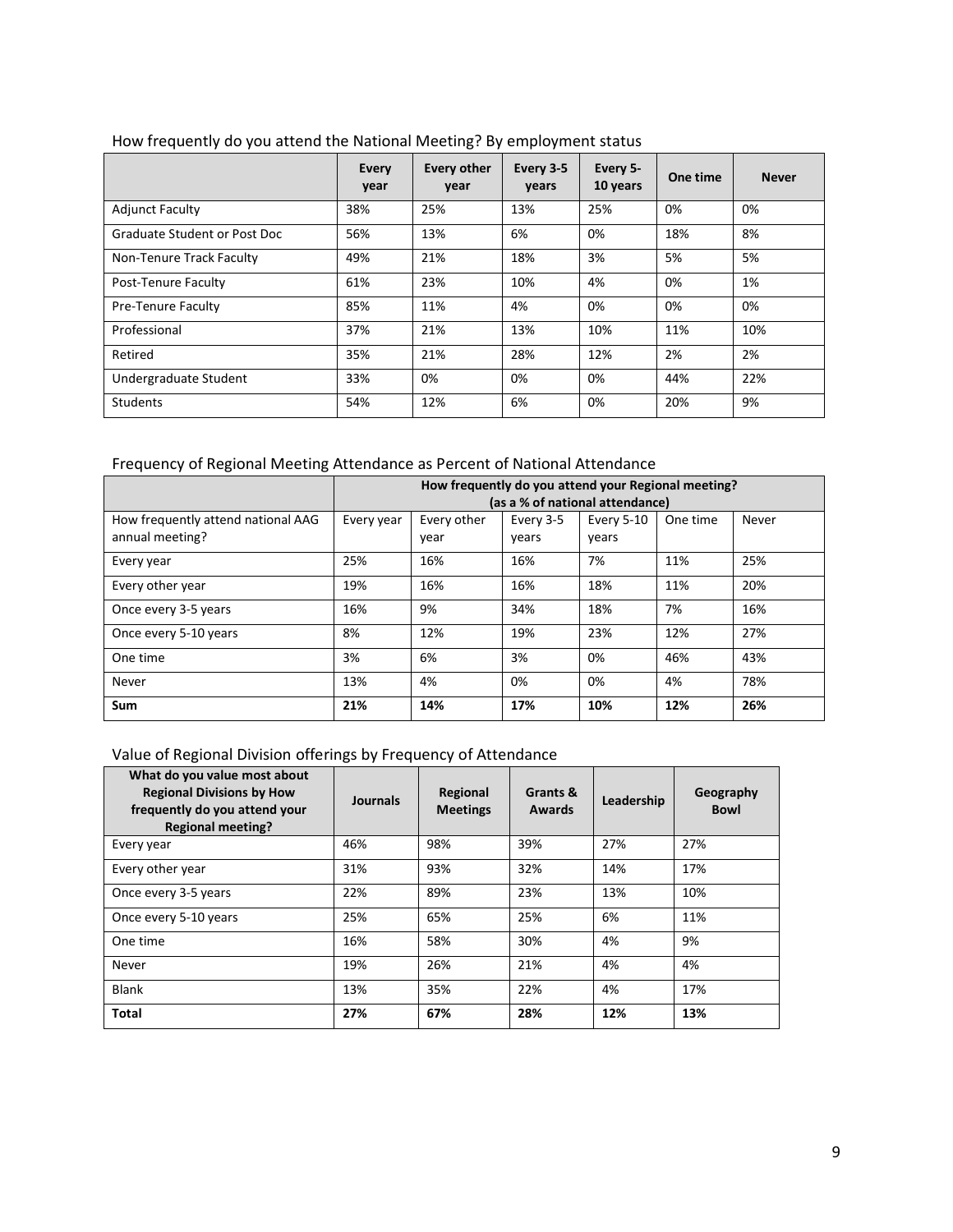| Why do you go to your Regional<br>Meeting? by How frequently do<br>you attend your Regional<br>meeting? | Present<br><b>Research</b> | <b>Networking</b> | <b>Mentoring</b> | Geography<br><b>Bowl</b> | Learning from<br><b>Presentations</b> | Learning<br>about<br><b>AAG</b> |
|---------------------------------------------------------------------------------------------------------|----------------------------|-------------------|------------------|--------------------------|---------------------------------------|---------------------------------|
| Every year                                                                                              | 79%                        | 92%               | 59%              | 12%                      | 67%                                   | 11%                             |
| Every other year                                                                                        | 77%                        | 92%               | 42%              | 8%                       | 54%                                   | 10%                             |
| Once every 3-5 years                                                                                    | 70%                        | 80%               | 50%              | 6%                       | 30%                                   | 7%                              |
| Once every 5-10 years                                                                                   | 45%                        | 45%               | 46%              | 2%                       | 40%                                   | 6%                              |
| One time                                                                                                | 47%                        | 55%               | 18%              | 4%                       | 28%                                   | 7%                              |
| Never                                                                                                   | 10%                        | 14%               | 2%               | 0%                       | 12%                                   | 3%                              |
| Total                                                                                                   | 50%                        | 58%               | 33%              | 5%                       | 36%                                   | 7%                              |

Reasons for attending Regional Meetings by Frequency of Attendance

Why do you choose not to attend your regional meeting? By Region

| <b>Regional Division</b>                        | <b>No</b><br><b>Interest</b> | <b>Not</b><br>relevant<br>audience | <b>Timing</b><br>of<br>meeting | Distance/<br>accessibility | Cost/funding<br>availability | <b>Prioritizing</b><br>other<br>meetings | <b>No</b><br>Communica-<br>tion | <b>Too</b><br>small |
|-------------------------------------------------|------------------------------|------------------------------------|--------------------------------|----------------------------|------------------------------|------------------------------------------|---------------------------------|---------------------|
| APCG (Pacific Coast)                            | 2%                           | 8%                                 | 37%                            | 35%                        | 51%                          | 38%                                      | 5%                              | 0%                  |
| ELDAAG (East Lakes)                             | 6%                           | 13%                                | 25%                            | 42%                        | 38%                          | 48%                                      | 2%                              | 2%                  |
| <b>GPRM</b> (Great<br>Plains/Rocky<br>Mountain) | 1%                           | 16%                                | 30%                            | 52%                        | 51%                          | 48%                                      | 0%                              | 1%                  |
| MAD (Mid-Atlantic<br>Division)                  | 10%                          | 18%                                | 28%                            | 16%                        | 18%                          | 46%                                      | 6%                              | 0%                  |
| MSAAG (Middle<br>States)                        | 9%                           | 27%                                | 42%                            | 33%                        | 36%                          | 58%                                      | 9%                              | 0%                  |
| NESTVAL (New<br>England St.<br>Lawrence Valley) | 5%                           | 11%                                | 34%                            | 13%                        | 21%                          | 58%                                      | 3%                              | 0%                  |
| <b>SEDAAG</b> (Southeast<br>Division)           | 3%                           | 4%                                 | 31%                            | 43%                        | 51%                          | 39%                                      | 2%                              | 0%                  |
| SWAAG (Southwest)                               | 8%                           | 8%                                 | 29%                            | 44%                        | 39%                          | 47%                                      | 3%                              | 2%                  |
| <b>WLDAAG</b> (West<br>Lakes)                   | 3%                           | 13%                                | 33%                            | 39%                        | 39%                          | 49%                                      | 3%                              | 0%                  |
| <b>Sum</b>                                      | 6%                           | 12%                                | 31%                            | 36%                        | 40%                          | 45%                                      | 4%                              | 0%                  |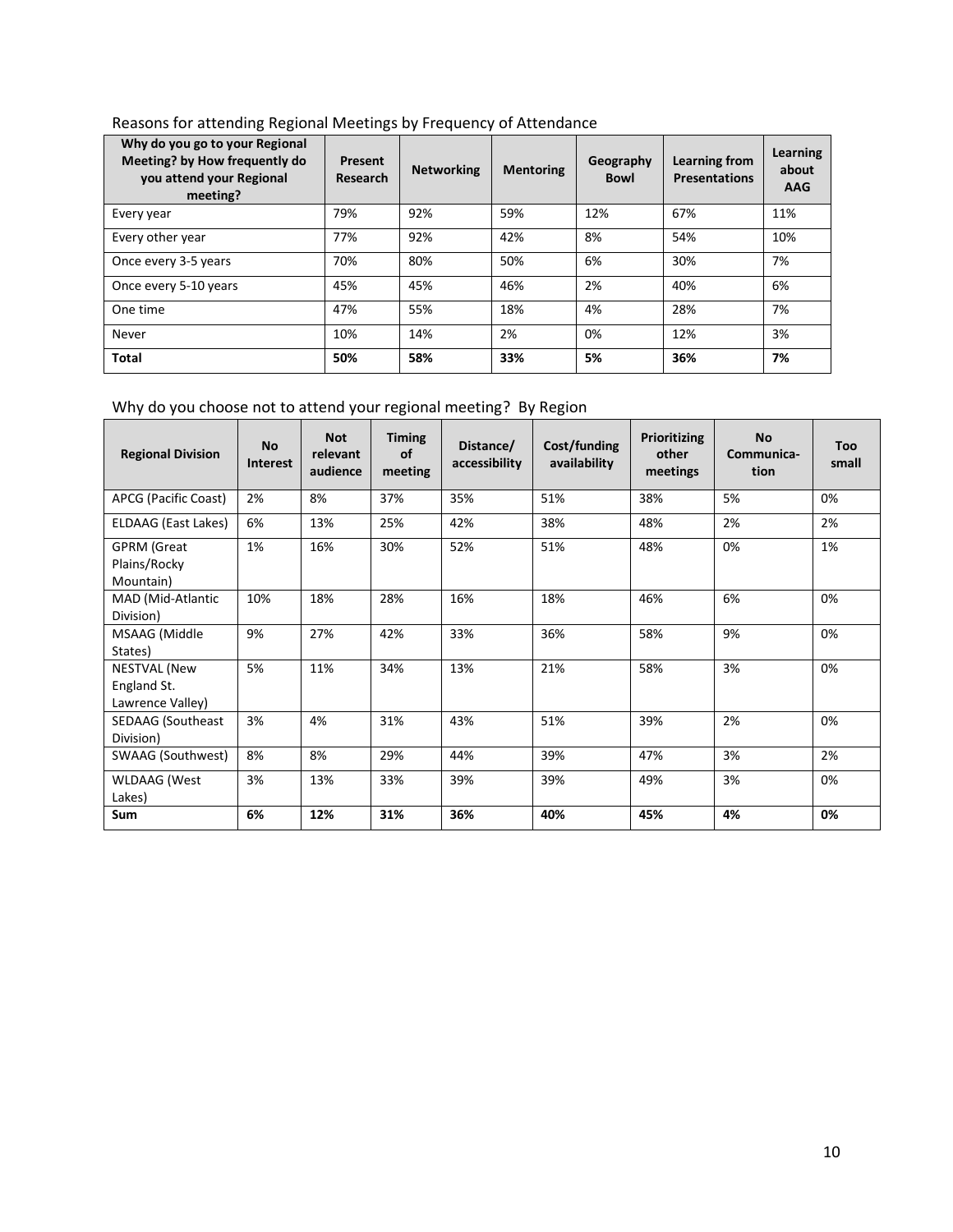|                                              | <b>AAG</b><br>Website | <b>AAG</b><br>Knowledge<br>Community<br><b>Emails</b> | Regional<br><b>Division</b><br>email<br>listservs | Regional<br><b>Division</b><br><b>Social</b><br>Media | Regional<br><b>Division</b><br>Website | Word of<br><b>Mouth</b> | <b>AAG</b><br><b>Social</b><br><b>Media</b> |
|----------------------------------------------|-----------------------|-------------------------------------------------------|---------------------------------------------------|-------------------------------------------------------|----------------------------------------|-------------------------|---------------------------------------------|
| APCG (Pacific Coast)                         | 19%                   | 6%                                                    | 37%                                               | 1%                                                    | 30%                                    | 2%                      | 0%                                          |
| ELDAAG (East Lakes)                          | 33%                   | 8%                                                    | 25%                                               | 2%                                                    | 17%                                    | 13%                     | 2%                                          |
| <b>GPRM (Great Plains/Rocky</b><br>Mountain) | 48%                   | 8%                                                    | 23%                                               | 0%                                                    | 10%                                    | 10%                     | 1%                                          |
| MAD (Mid-Atlantic Division)                  | 20%                   | 20%                                                   | 42%                                               | 0%                                                    | 8%                                     | 6%                      | 0%                                          |
| <b>MSAAG</b> (Middle States)                 | 27%                   | 9%                                                    | 18%                                               | 2%                                                    | 36%                                    | 9%                      | 0%                                          |
| NESTVAL (New England St. Lawrence<br>Valley) | 21%                   | 8%                                                    | 39%                                               | 0%                                                    | 11%                                    | 16%                     | 0%                                          |
| SEDAAG (Southeast Division)                  | 12%                   | 13%                                                   | 17%                                               | 9%                                                    | 38%                                    | 7%                      | 1%                                          |
| SWAAG (Southwest)                            | 14%                   | 11%                                                   | 33%                                               | 0%                                                    | 36%                                    | 5%                      | 2%                                          |
| <b>WLDAAG</b> (West Lakes)                   | 37%                   | 13%                                                   | 20%                                               | 0%                                                    | 12%                                    | 13%                     | 4%                                          |
| Total                                        | 25%                   | 11%                                                   | 27%                                               | 2%                                                    | 24%                                    | 8%                      | 1%                                          |

# How do you find out about Regional Meetings? By Region

Value of Regions and Meetings

|                             | <b>Value Most About Regions</b> |                 |                              |                |                     | Why Go to Regional Meetings |                 |                       |                     |                                            |                                      |
|-----------------------------|---------------------------------|-----------------|------------------------------|----------------|---------------------|-----------------------------|-----------------|-----------------------|---------------------|--------------------------------------------|--------------------------------------|
| Regional<br><b>Division</b> | <b>Journals</b>                 | <b>Meetings</b> | <b>Grants</b><br>&<br>Awards | Leader<br>ship | Geog<br><b>Bowl</b> | Present<br><b>Research</b>  | Net-<br>working | <b>Mentor</b><br>-ing | Geog<br><b>Bowl</b> | Learn-<br>ing<br>from<br>Present<br>ations | Learn-<br>ing<br>about<br><b>AAG</b> |
| APCG (journal)              | 31%                             | 67%             | 36%                          | 18%            | 10%                 | 54%                         | 64%             | 35%                   | 4%                  | 44%                                        | 4%                                   |
| ELDAAG (no<br>journal)      | 19%                             | 73%             | 38%                          | 4%             | 17%                 | 56%                         | 69%             | 33%                   | 4%                  | 35%                                        | 10%                                  |
| GPRM (no<br>journal)        | 10%                             | 70%             | 26%                          | 8%             | 12%                 | 56%                         | 58%             | 38%                   | 5%                  | 40%                                        | 7%                                   |
| MAD (no<br>journal)         | 14%                             | 54%             | 16%                          | 14%            | 18%                 | 26%                         | 52%             | 14%                   | 4%                  | 32%                                        | 6%                                   |
| <b>MSAAG</b><br>(journal)   | 36%                             | 71%             | 20%                          | 16%            | 22%                 | 42%                         | 44%             | 38%                   | 4%                  | 27%                                        | 4%                                   |
| <b>NESTVAL</b><br>(journal) | 29%                             | 58%             | 16%                          | 13%            | 18%                 | 37%                         | 55%             | 37%                   | 13%                 | 21%                                        | 5%                                   |
| <b>SEDAAG</b><br>(journal)  | 54%                             | 79%             | 34%                          | 16%            | 16%                 | 64%                         | 70%             | 35%                   | 9%                  | 47%                                        | 7%                                   |
| SWAAG<br>(journal)          | 27%                             | 76%             | 29%                          | 14%            | 17%                 | 64%                         | 67%             | 39%                   | 3%                  | 33%                                        | 11%                                  |
| WLDAAG (no<br>journal)      | 4%                              | 79%             | 27%                          | 8%             | 4%                  | 51%                         | 64%             | 47%                   | 3%                  | 43%                                        | 9%                                   |
| <b>Total</b>                | 27%                             | 71%             | 28%                          | 13%            | 14%                 | 53%                         | 62%             | 36%                   | 6%                  | 38%                                        | 7%                                   |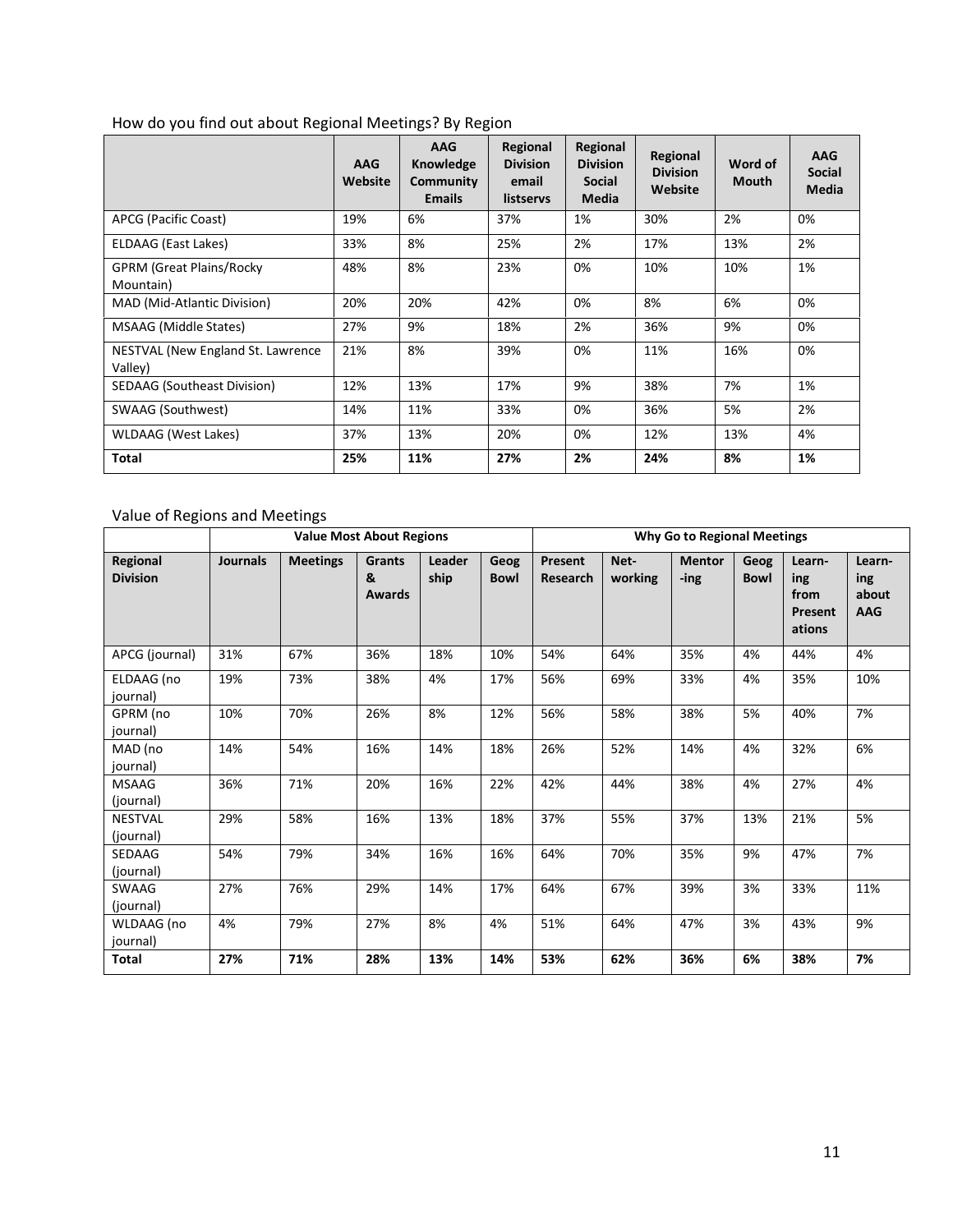|                                            | Count          | $%$ of    |
|--------------------------------------------|----------------|-----------|
|                                            |                | responses |
| More Institutions Involved                 | 49             | 18%       |
| <b>Better Communication</b>                | 32             | 11%       |
| <b>Student focus</b>                       | 27             | 10%       |
| <b>Networking Opportunities</b>            | 21             | 8%        |
| Professional development                   | 15             | 5%        |
| Change division boundaries/ Joint Meetings | 14             | 5%        |
| Specialty group collaboration              | 12             | 4%        |
| Timing                                     | 10             | 4%        |
| Improve quality                            | 10             | 4%        |
| More alt-ac programming                    | 9              | 3%        |
| Regional journal                           | 9              | 3%        |
| Lower fee                                  | 8              | 3%        |
| AAG support                                | 8              | 3%        |
| <b>Alternate with National</b>             | 7              | 3%        |
| Organization                               | 4              | 1%        |
| Governance                                 | 4              | 1%        |
| Restrict annual meeting                    | 3              | 1%        |
| Job assistance                             | 3              | 1%        |
| <b>Distance</b>                            | 3              | 1%        |
| AAG presence                               | 3              | 1%        |
| More local meetings                        | $\overline{2}$ | 1%        |
| Field trips                                | $\overline{2}$ | 1%        |
| <b>Employment opportunities</b>            | $\overline{2}$ | 1%        |
| <b>Disband</b>                             | $\overline{2}$ | 1%        |
| Community                                  | $\overline{2}$ | 1%        |
| Attitude                                   | $\overline{2}$ | 1%        |
| <b>Total Responses</b>                     | 279            |           |

What would enhance the value of the Regions to members?